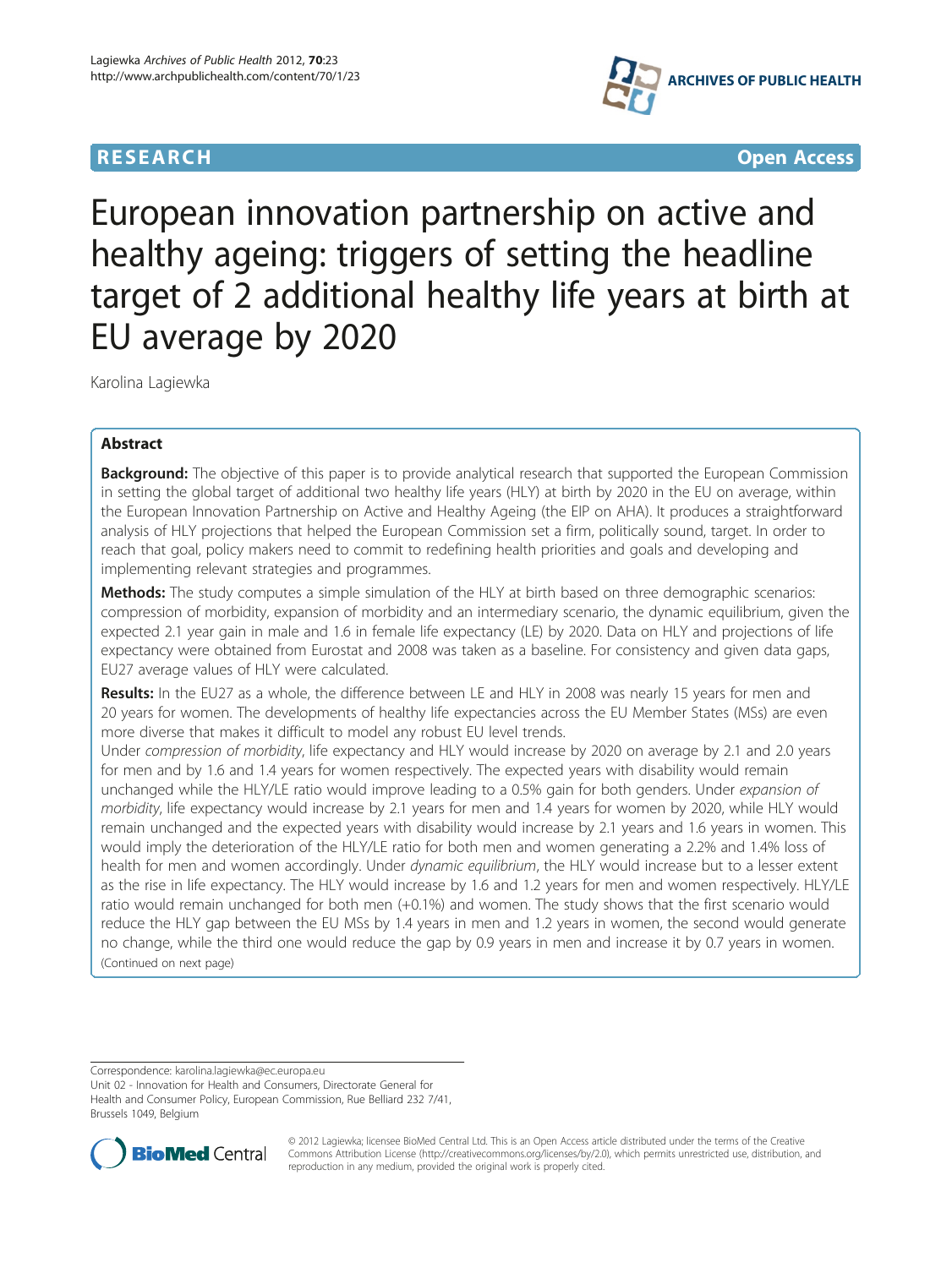### <span id="page-1-0"></span>(Continued from previous page)

**Conclusions:** The results of the study triggered the political decision of setting the global target of 2 additional HLY for the European Innovation Partnership on Active and Healthy Ageing to be achieved by 2020. It is a 'grand' goal but can be achieved. Statistics clearly show that EU countries characterise very different levels of health progress, with a gap of 2 decades and diverging trends. With this in mind, the EU HLY target should be complemented by national HLY targets for men and women, set by MSs.

Keywords: Healthy life years, Life expectancy, EU target, Compression, Expansion, Equilibrium, Disability, Morbidity, Mortality, Healthy ageing

## Background

Europe and many other countries in the world are currently facing increasingly complex and systemic societal challenges. Due to health care advances, increased wealth, improved wellbeing and living standards and better diets life expectancy has increased dramatically [[1\]](#page-6-0). It is projected that between 2010 and 2060 the number of Europeans aged over 65 will double, from 88 to 153 million, whilst of those over 80 will nearly triple, from 24 to 62 million [[2\]](#page-6-0). However, the increased longevity has not always occurred in parallel with improved health and quality of life [[3\]](#page-6-0). As demonstrated in Figures 1 and [2](#page-2-0) there has been a considerable gap between the extended lifespan and the health expectancies. The ageing of the population has dominated demographic change as one of the most pertinent challenges of present and future.

In the light of the 1997 WHO Health Report, the Director-General of WHO, Dr. Hiroshi Nakajima stated that increased longevity without quality of life is an empty prize. Health expectancy is more important than life expectancy. The experience of the European Union (EU) underlines the need to focus on health. Health and healthy population is fundamental to the pursuit of smart, sustainable and inclusive growth and better jobs. More healthy life years mean a healthier workforce, and less retirement on the grounds of ill health. It reduces the burden on formal and informal care structures, leading to less strain on public finances and contributing to the longer-term sustainability of the health and social systems as the population ages [[4](#page-6-0)].

A range of factors impact the health status of ageing populations therefore it cannot be simply assumed how the healthy life expectancy (disability trends) will develop in next decades. For example, rising obesity might cause future increases in unhealthy lifespan, whereas improvements in medical technologies such as joint replacements can contribute towards lower disability rates and higher healthy life years [[2\]](#page-6-0). Assumptions, therefore, cannot be made on the development of morbidity and disability in the next decades, and on the interaction between declining mortality, morbidity and disability. Such uncertainty over health and disability trends, combined with current data limitations, entails the need to model different scenarios. For almost 50 years, there has been much debate over whether people will live longer, healthier lives - the *compression of morbid*ity scenario, longer but more disabled/ ill-health lives - the expansion of morbidity scenario, or something in between the dynamic equilibrium scenario [\[5,6\]](#page-7-0). In order to examine these different hypotheses, life expectancy per se is not a sufficient indicator and needs to be completed with a level of health status. Lifespan without or with disability/ ill-health defines the average number of years a person at a certain age is expected to live in the particular health condition. Health expectancies, combining life expectancy with a concept of health - chronic disease, functional limitations, activity restrictions, physical, mental or social well-being - have become essential indicators of the health of the ageing populations, where the quality of remaining life is considered to be equally important as the quantity

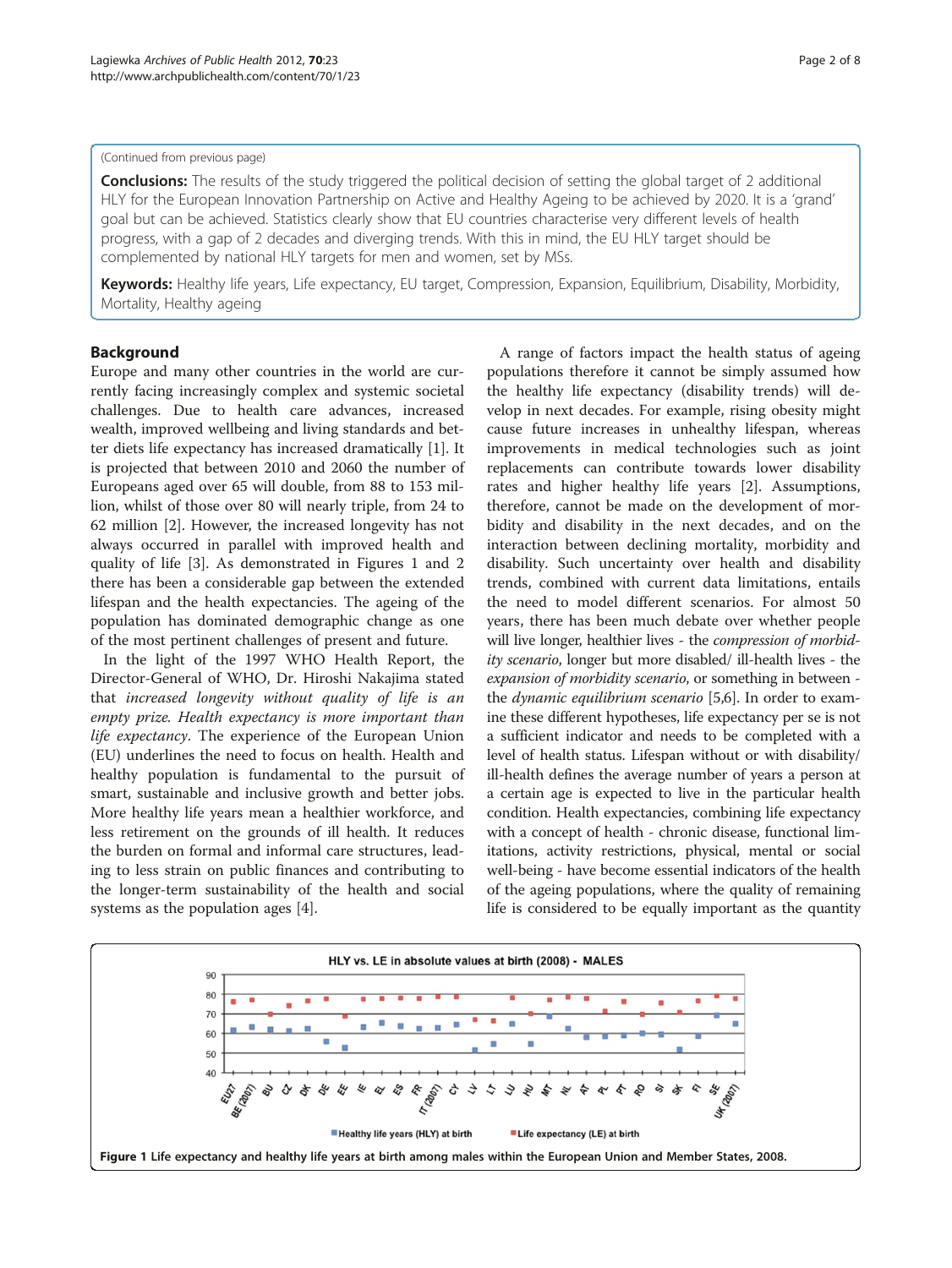<span id="page-2-0"></span>

[[7,8](#page-7-0)]. There are as many possible health expectancies as relevant health indicators [[9](#page-7-0)]. Disability-free life expectancies (DFLE) are commonly used as to refer to a relevant measure of health of the population, and in particular of older cohorts. For the sake of comparability of data and of the more effective measuring of the health status of all Europeans, the European Commission developed a Healthy Life Years (HLY) indicator which is the part of the family of DFLE, being based on a general activity limitation indicator (GALI) [\[10\]](#page-7-0), and introducing a concept of quality of life [\[9](#page-7-0)]. The HLY was presented in the set of structural indicators selected and defined to help measure progress of the 2000 Lisbon strategy objectives [[11](#page-7-0)].

Realising the importance of health as a determinant and a driver of economic growth and competitiveness, the European Commission decided to include public health policy into its economic Lisbon Agenda [\[12](#page-7-0)]. HLY indicator was introduced to monitor health as an economic/productivity and societal welfare factor [\[12](#page-7-0)].

The Europe 2020 strategy, a successor of the Lisbon Strategy, therefore, highlights the ageing of the EU population as one of pressing societal challenges, calling for actions to foster active and healthy ageing. Health and healthy population is fundamental to the pursuit of smart, sustainable and inclusive growth and better jobs [\[13](#page-7-0)].

In one of its flagship initiatives – Innovation Union - Europe 2020 proposed launching a European Innovation Partnership on Active and Healthy Ageing that aims to address the challenge of ageing through innovation [\[14](#page-7-0)]. The Partnership sets a headline target to increase HLY at birth on EU average by 2 years by 2020. It is an ambitious yet firm health goal that strives to reduce the socio-economic risks associated with demographic change and to underpin quality of life of all Europeans and especially the older Europeans.

The objective of this paper is to provide analytical research that supported the European Commission in setting the target of increasing healthy lifespan of Europeans by 2 years by 2020. Similarly to life expectancy projections predicting an increasing trend for the

next few decades, the paper explores the possible effect of continually postponing death on the overall prevalence of morbidity and disability. It explores three scenarios of HLY trends - compression of morbidity, expansion of morbidity, intermediary dynamic equilibrium - which give a range of possible values to be achieved by 2020 on the basis of which the Partnership selected the goal to be pursued.

The first scenario, proposed by Fries [[15,16\]](#page-7-0) assumes that life expectancy is reaching its limit, and the period of ill-health and disability before death is shortened. This theory has two parts: delays in the onset of chronic disease/disability in later life, and one stage in the progression of chronic disease [\[17](#page-7-0)]. Accordingly, morbidity and disability are gradually compressed into the shorter span between the increasing age at onset of morbidity and the age at death, and the number of years spent with diseases or disability decreases over time.

The expansion of morbidity hypothesis, developed by Gruenberg and Kramer [[18,19](#page-7-0)] states that mortality reductions will produce more years with morbidity and related disability. The decline in mortality is largely due to the decreasing fatality rate of diseases, rather than a reduction in their incidence. The final stage of the progress of fatal chronic disease is delayed and mainly due to life-sustaining medical interventions. Consequently, declining mortality from fatal diseases does expand longevity but with a substantial increase in the population at high risk of chronic morbidity and related disability. This induces a shift in the distribution of causes of disability from fatal toward less fatal or nonfatal diseases.

This alternative intermediate hypothesis, suggested by Manton [\[20](#page-7-0)], states that there exists equilibrium between life expectancy and the health and functioning of the elderly population. In this scenario increased survival does produce an increase in years with morbidity, but years with severe morbidity and disability are relatively constant, because the pace of progression of chronic diseases and disability is reduced. In other words, the proportion of a life span lived with serious illness or disability decreases, whereas the proportion with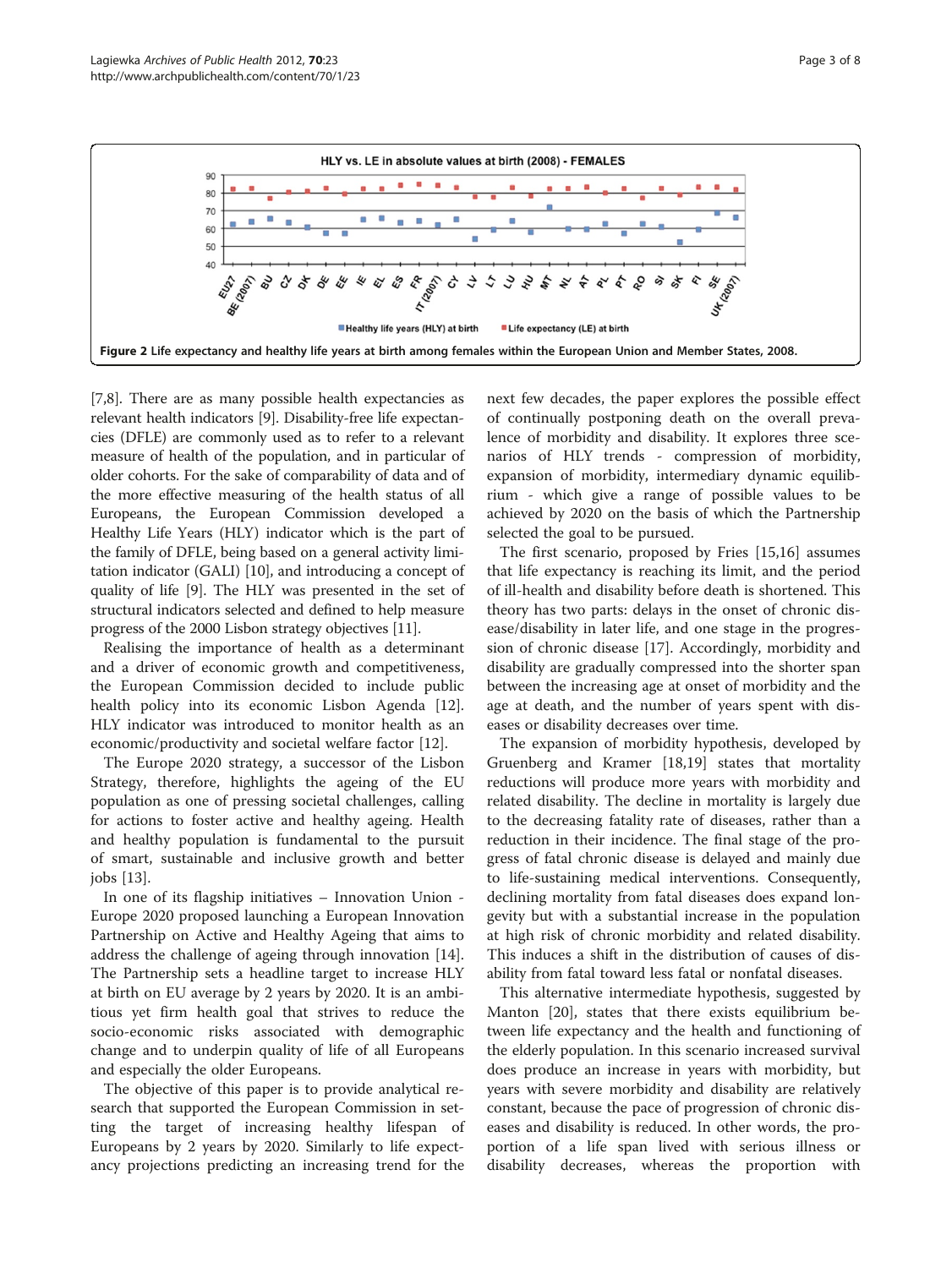moderate disability or less severe illness increases. As declines in the rate of disease progression delay the onset of more serious disease states, the dynamic equilibrium scenario implies that mortality reductions will be associated with a redistribution of disease and disability from more to less severe states [[5](#page-7-0)].

The paper does not aim to present complex methodological prediction models. It rather produces a straightforward analysis of HLY projections that helped the European Commission set a firm, politically sound, target. In order to reach that goal, policy makers need to commit to redefining health priorities and goals and developing and implementing relevant strategies and programmes.

## **Methods**

## Data sources

At the time of drafting the paper, the most recent available data for HLY was from 2008, expect for Belgium, Italy and the UK that provided only data for 2007. 2008 thus is a baseline year for the analysis.

Data on life expectancy (LE) at birth for males and females in 2008 for each Member State were obtained from Eurostat [\[21\]](#page-7-0). The projected changes in life expectancy at birth for males and females between 2009 and 2020 were drawn from Eurostat Population Projections 2010-based EUROPOP2010 [[22\]](#page-7-0).

Data on healthy life years (HLY) at birth by age, for each Member State and EU27, were drawn from Eurostat [\[23](#page-7-0)] that uses the standard Sullivan method for HLY calculation [\[24\]](#page-7-0). The prevalence of the health status under consideration in each age group divides the number of person-years into years lived with this status [\[25](#page-7-0)]. HLY is based on a Global Activity Limitation Indicator (GALI) question that is a component of the Minimum European Health Module, included in the European Union Statistics of Income and Living Conditions Survey (EU-SILC) [\[26,27](#page-7-0)]. The survey is organized by Eurostat. HLY thus becomes a strong indicator allowing for the effective monitoring of levels of health within and between all EU countries in a comparable and consistent way [[28\]](#page-7-0). HLY in comparison to other health expectancy indicators defines healthy condition by the absence of limitations in functioning/disability while explicitly using different levels of health status. Thus it views the health positively [\[29\]](#page-7-0).

## Methods and calculations

Computations of HLY projections up to 2020 were estimated under three broad scenarios for future health status of the population: (1) the compression of morbidity, (2) the expansion of morbidity, and (3) the intermediary dynamic equilibrium. These drew on theories, as explained above, based on the extent to which health

status (or morbidity/disability) of the population may change over time in relation to the growing life expectancy. The scenarios differ in terms of the expected size of the increase in life expectancy and the way in which these mortality reductions might be achieved. For each one a set of assumptions was developed. In all of them, life expectancy was expected to increase according to Eurostat projections. Additionally Scenario 1 assumed that by 2020 HLY would increase by at least the same nominal value as life expectancy and that an increase in life expectancy would be 100% healthy. Scenario 2 assumed that remaining HLY would remain the same for the projected period, and all increase in life expectancy would be 100% with activity limitations. Scenario 3 considered that HLY/LE ratio would remain the same and that not every increase in life expectancy would be healthy.

The analysis is simplified to basic formulas based on data available for LE and HLY. Values for both LE and HLY available on Eurostat – due to data gaps – often limit to individual MSs and rarely provide EU27 average values. Projections of LE referred to individual member states. Therefore EU27 average values of future LE and HLY were computed.

## Results

Life expectancy (LE) at birth has been increasing since decades for both males and females in the EU27. In 2008, the EU27 average LE at birth was estimated to be 74.9 years for males and 81.4 years for females (Table [1](#page-4-0)). Further gains are projected mostly from lower mortality at older ages. Increasing trends of life expectancy do not however pre-empt a healthy longevity. In 2008 on EU27 average healthy life years (HLY) at birth was estimated as 60.6 years for men and 61.8 years for women (Table [1](#page-4-0)). The significant gap between HLY and LE exist among all Member States (MSs) for both men and women - in 2008 14.4 years for men and 19.6 for women - as shown in Figures [1](#page-1-0) and [2.](#page-2-0) The healthy years represented around 81% and 76% of the total life expectancy at birth for men and women respectively (Table [1\)](#page-4-0). Values for LE and HLY at birth showed significant differences among Member States, however the spread of HLY at birth was much greater than of LE, observing a gap of nearly 18 years for men and 20 years for women (Table [2\)](#page-4-0).

Such inter-country differences in values of LE and HLY across the EU make it difficult to model any EU level projections.

## Compression of morbidity

Under this scenario, the study predicted that life expectancy and HLYs for men would grow on average at nearly same 2-year pace by 2020 (Table [1](#page-4-0)). For women, LE and HLYs would increase on average by 1.6 and 1.4 years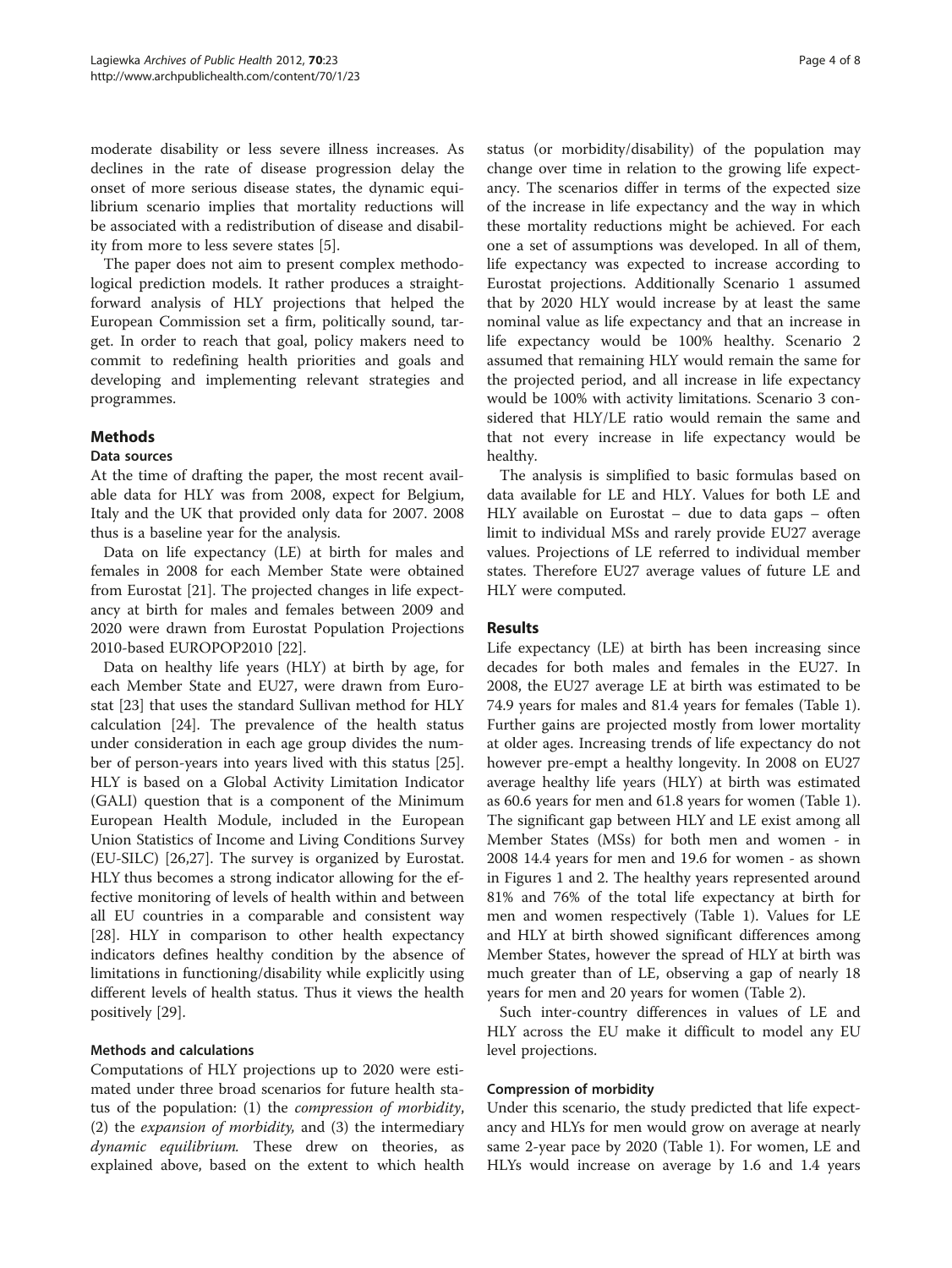| Page 5 of 8 |  |  |
|-------------|--|--|
|             |  |  |

| <b>Males</b>   | 2008 |            |         | 2020 |            |         | <b>Difference 2008-2020</b> |      |           |
|----------------|------|------------|---------|------|------------|---------|-----------------------------|------|-----------|
|                | LE   | <b>HLY</b> | HLY/LE% | LE   | <b>HLY</b> | HLY/LE% | LE                          | HLY* | HLY/LE%** |
| Compression    | 74.9 | 60.6       | 80.8    | 77.0 | 62.6       | 81.3    | 2.1                         | 2.0  | 0.5       |
| Expansion      | 74.9 | 60.6       | 80.8    | 77.0 | 60.6       | 78.6    | 2.1                         | 0.0  | $-2.2$    |
| Dynamic Eq     | 74.9 | 60.6       | 80.8    | 77.0 | 62.2       | 80.9    | 2.1                         | 1.6  | 0.1       |
| <b>Females</b> | 2008 |            |         | 2020 |            |         | <b>Difference 2008-2020</b> |      |           |
|                | LE   | HLY*       | HLY/LE% | LE   | <b>HLY</b> | HLY/LE% | LE                          | HLY* | HLY/LE%** |
| Compression    | 81.4 | 61.8       | 75.9    | 83.0 | 63.2       | 76.4    | 1.6                         | 1.4  | 0.5       |
| Expansion      | 81.4 | 61.8       | 75.9    | 83.0 | 61.8       | 74.5    | 1.6                         | 0.0  | $-1.4$    |
| Dynamic Eq     | 81.4 | 61.8       | 75.9    | 83.0 | 63.0       | 75.9    | 1.6                         | 1.2  | 0.0       |

<span id="page-4-0"></span>Table 1 Life expectancy and healthy life years at birth within the European Union, 2008 and projections under different scenarios for 2020

EU average values of LE and HLY = simple mean of values of 27 EU members (2007 values for IT, BE and UK).

\*Difference in the HLY: gain/loss of number of years spent healthy.

\*\*Difference in the HLY/LE ratio: gain/loss in the proportion of remaining life spent healthy (HLY/LE%).

accordingly by 2020. The expected years with disability would remain unchanged (14.4 years for men; 19.8 years for women by 2020). The HLY/LE ratio would improve from 80.8% to 81.3% for men and from 75.9% to 76.4% for women. In relative terms (HLY/LE%), the remaining healthy lifespan would increase only by 0.5% for both men and women. This scenario foresees a very slight reduction of health inequalities among the MSs, namely the HLY gap, which is defined as the difference between the highest and lowest HLY, would decrease by 1.4 years for men and by 1.2 years for women, reaching 16.3 years and 18.4 years respectively (Table 2).

### Expansion of morbidity

Similar to the previous scenario, life expectancy would increase by 2.1 years and 1.6 years for men and women respectively by 2020, while HLYs would remain unchanged (Table 1). The expansion of morbidity would imply an increase in the expected years with disability of 2.1 years in men and 1.6 years in women. This would result in a deterioration of the HLY/LE ratio for both men

and women from 80.8% to 78.6% and from 75.9% to 74.5% respectively. The proportion of life in good health would be reduced: 2.2% and 1.4% loss of good health for men and women respectively. This scenario would not change the level of health inequalities among Member States, remaining a gap of 17.7 years for men and 19.6 years for women (Table 2).

### Dynamic equilibrium

Under this scenario, HLY at birth on EU average is expected to increase by 2020 but to a lesser extent as the rise in life expectancy, namely by 1.6 years in men 1.2 years in women (Table 1). This would imply that HLY/LE ratio would remain unchanged for women while would increase by 0.1% for men, and in relative terms this would mean nearly no improvement in healthy life expectancy by 2020. Health inequalities in men would be reduced by 0.9 years, reaching 16.8 years, while in women would increase by 0.7 years, reaching 18.9 years (Table 2).

Table 2 Health inequalities between Member States within the EU measured by HLY gap, 2008 and projections under different scenarios for 2020

| <b>Males</b>   | 2008    |                   |                    | 2020    |                   |                    | <b>Difference 2008-2020</b> |
|----------------|---------|-------------------|--------------------|---------|-------------------|--------------------|-----------------------------|
|                | HLY gap | <b>Lowest HLY</b> | <b>Highest HLY</b> | HLY gap | <b>Lowest HLY</b> | <b>Highest HLY</b> | HLY gap                     |
| Compression    | 17.7    | 51.5 LV           | 69.2 SE            | 16.3    | 54.3 LU           | 70.6 SE            | $-1.4$                      |
| Expansion      | 17.7    | 51.5 LV           | 69.2 SE            | 17.7    | 51.5 LV           | 69.2 SE            | 0.0                         |
| Dynamic Eq     | 17.7    | 51.5 LV           | 69.2 SE            | 16.8    | 53.6 LU           | 70.4 SE            | $-0.9$                      |
| <b>Females</b> |         | 2008              |                    |         | 2020              |                    | <b>Difference 2008-2020</b> |
|                | HLY gap | <b>Lowest HLY</b> | <b>Highest HLY</b> | HLY gap | <b>Lowest HLY</b> | <b>Highest HLY</b> | HLY gap                     |
| Compression    | 19.6    | 52.3 SK           | 71.9 MT            | 18.4    | 54.3 SK           | 72.7 MT            | $-1.2$                      |
| Expansion      | 19.6    | 52.3 SK           | 71.9 MT            | 19.6    | 52.3 SK           | 71.9 MT            | 0.0                         |
| Dynamic Eq     | 19.6    | 52.3 SK           | 71.9 MT            | 18.9    | 53.6 SK           | 72.5 MT            | $-0.7$                      |

LV Latvia, SE Sweden, SK Slovakia, MT Malta, LU Luxembourg.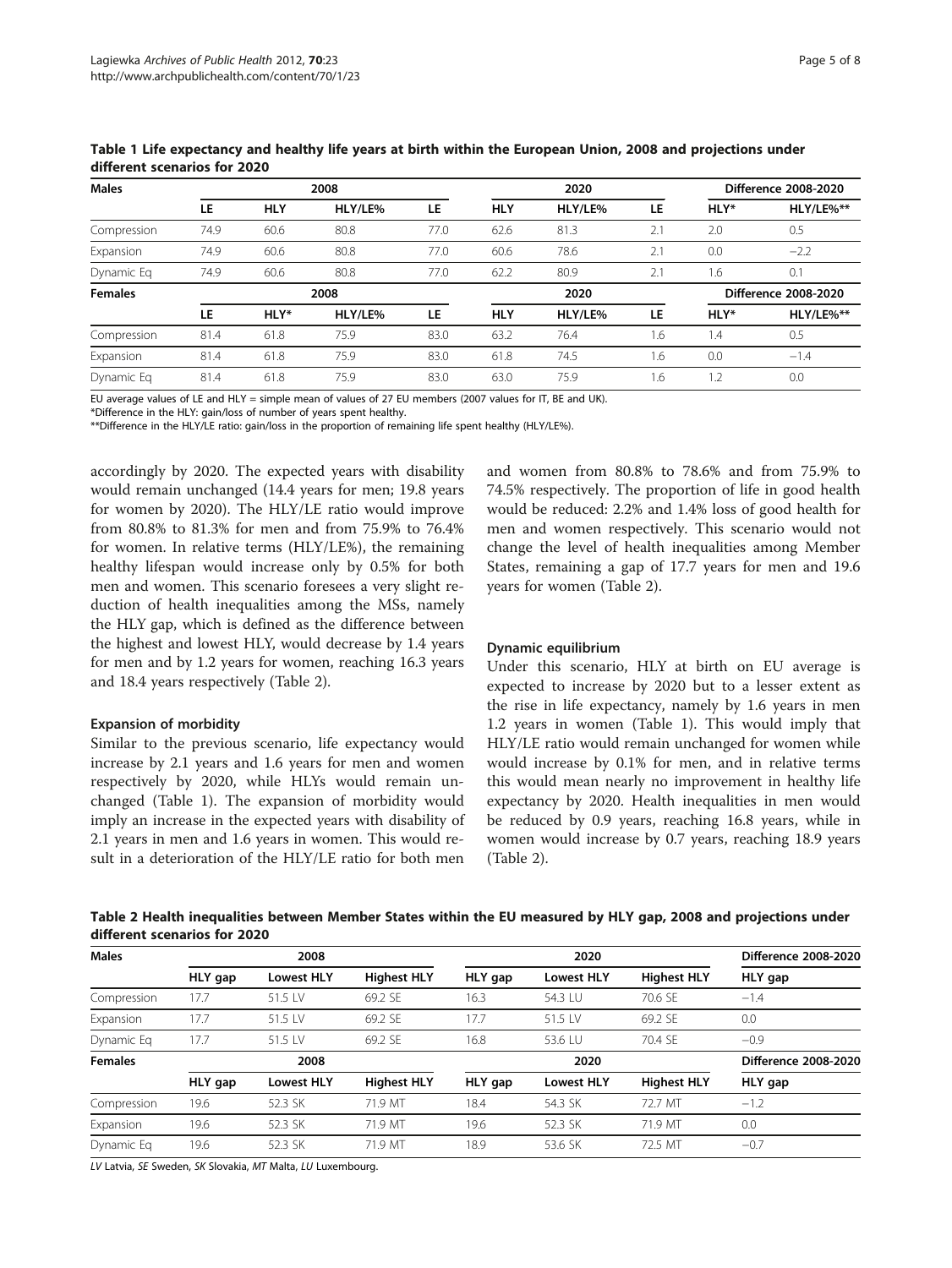### Discussion

Increasing trends in longevity and uncertainty in the development of HLY across the EU countries raise the question of whether people will live longer and healthier lives, longer but more disabled lives, or something in between. To challenge this query, the study computed future HLY at birth for the EU27 as whole, based on calculations for individual MSs, under 3 scenarios. This scenario modelling allowed to observe the interplay of changes in mortality and morbidity and disability trends, and to determine whether population health is to improve or deteriorate.

Predictions about the likely effect of the continually delaying death on the period of morbidity and disability at the end of life depend on the causal factors that are driving this trend. As previously emphasised, data limitations make confident interpretation of past trends nearly impossible, thus hindering the robust computing of future scenarios. This means a great level of uncertainty for predicting which scenario might prevail. Difficulties in forecasting the development of health expectancies (here HLY) reinforce the conclusions of other studies which contend that gaps in existing health data impede the modelling on the basis of the past trends of health status and health expectancy [[5\]](#page-7-0). This makes it difficult to establish any coherent set of hypotheses for projections of health status [[5](#page-7-0)]. In addition, other factors that might influence the health of future cohorts (e.g. changes in life style such as higher obesity levels or the opportunity to introduce new medical technologies) were not considered in the study despite the fact that these factors would affect the predicted HLY under the different scenarios.

### Compression of morbidity

The results of this scenario illustrated the future potential for health improvement from policies that increase healthy life years. Areas of intervention, that are covered by the Partnership, should include preventive strategies for healthy or healthier lifestyles and preventive measures to combat chronic diseases postponing the onset of age-associated diseases, and allowing for an entire plausibility of the compression of morbidity scenario.

### Expansion of morbidity

This scenario's outcomes presented the potential of medical and care advances in reducing fatality rates for chronic diseases while holding disease incidence and underlying patterns of the disease constant. This results in a longer survival with advanced degenerative and disabling diseases so that the period of time that people spend in a state of chronic ill-health and disability at the end of the life increases. An increase in life expectancy, in this case mainly driven by the growing and innovative capabilities of medicine and care to prevent fatal outcomes from degenerative diseases, creates pressure on health and social care services. It is also a burden on carers and communities, as greater numbers suffer chronic disease and disability.

### Dynamic equilibrium

The outcomes envisaged under this hypothesis in terms of an increase in life expectancy as well as better health would be possible if medical interventions and advances as well as lifestyle changes were put in place in an earlier (less severe) stage of the disease process. Consequently, due to improved secondary prevention, among others, long term social care costs would not have to experience greater pressure.

Figures 3 and [4](#page-6-0) summarise the analysis of the 3 scenarios, illustrating the direction of expected change of healthy life years over the next 10 years. The plausibility in achieving the target of improved lives spent in good health under 2 scenarios - the compression of morbidity and the dynamic equilibrium - can be clearly depicted. These two scenarios predict an increase of HLY at EU average level by 1.6 to 2 years for men and 1.2 to 1.4 years for women This is however, under the condition that relevant policy intervention and action, including health promotion and preventive action and the use of medical and care advances, is implemented. Also, heterogeneity of developments of HLY among individual

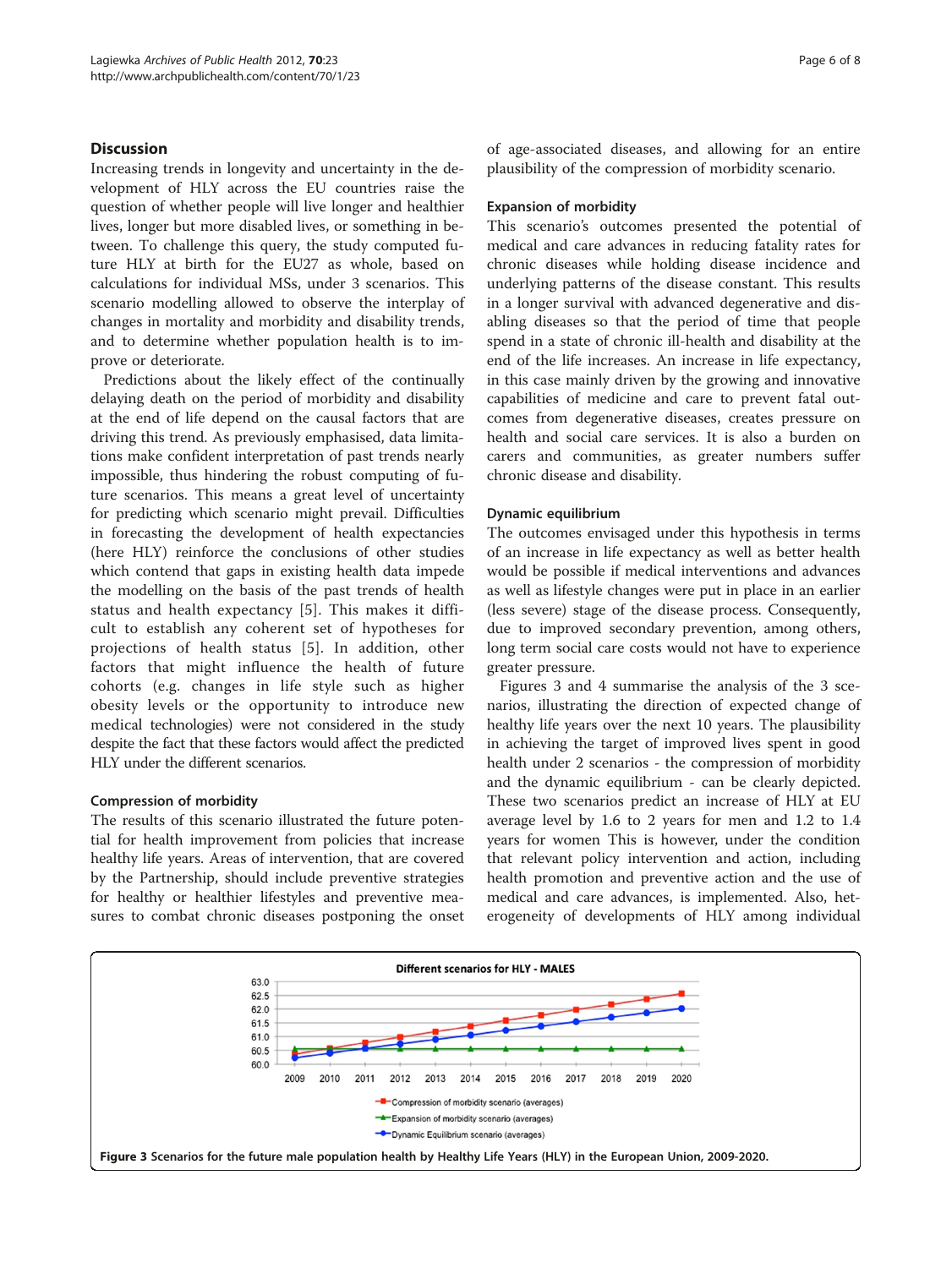<span id="page-6-0"></span>

Figure 4 Scenarios for the future female population health by Healthy Life Years (HLY) in the European Union, 2009-2020.

Compression of morbidity scenario (averages) Expansion of morbidity scenario (averages) - Dynamic Equilibrium scenario (averages)

countries of the EU calls for intra-country analysis and setting of relevant policy measures.

The results of the study triggered the political decision of setting the global target of 2 additional HLY for the European Innovation Partnership on Active and Healthy Ageing to be achieved within a decade.

### Conclusions

The analysis needs to be considered with a high level of prudence and bearing in mind a margin of error. A series of other factors, as mentioned above, exist that might impact people's life expectancies, mortality and morbidity rates and have not been considered.

Following results observed under the different scenarios (Table [1](#page-4-0)), the potential HLY target could foresee an increase by 2 years for men and 1.4 years for women at the EU level. It is a 'grand' goal but can be reached in next couple of years.

However, the big challenge is how to reflect MS levels of health development in the EU average health indicator. Statistics clearly show that EU countries characterise very different levels of health progress, with a gap of 2 decades and diverging trends. With this in mind, the EU HLY target should be complemented by national HLY targets for men and women, set by MSs. It would make MSs feel equally responsible for the delivery of the HLY target, regardless of their starting positions. In addition, accompanying the EU headline target with national targets would be in line with the Europe 2020 approach breaking with 'one size fits all' approach.

There is an urgent need for action and intervention at different levels in order to close a gap between a number of life years and those lived in good health, disability or frailty free.

It should be nevertheless emphasized that the identification of HLY as a headline target for one of Europe 2020 key initiatives is a move forward towards development of comparable, robust and sustainable health indicators. Given the multifaceted goals of the Partnership aiming to improve not only health status but also quality of life, this initiative is a great opportunity to develop a

comprehensive monitoring framework based on a set of indicators that monitor health, quality of life, while supporting active ageing and employment in the context of lengthening of life, with sound and comparable, less subjective data.

In conclusion, the HLY indicator offers the means to monitor whether and to what extent the reduction of the longevity gaps in the EU and the increase in life expectancy impact better functional health and better quality of life. HLY developments can also support in setting up adequate policy measures helping to compress health expectancy gaps across EU countries and between genders [3,[30](#page-7-0)].

#### Competing interests

The author declares not to have any financial or personal relationship with other people or organisations that could bias her work.

#### Authors' contributions

The author carried out the data analysis, conceived the study and drafted the manuscript with the analysis and interpretation of the results.

#### Acknowledgments

The author thanks Members of the EHLEIS (European Health and Life Expectancy Information System) team (Mr Jean-Marie Robine, Mrs Carol Jagger and Mr Herman Van Oyen) for their recognition of the value of this study for publication and for revising initial drafts of the manuscript. The author shows gratitude to the colleagues: Mr Wojciech Dziworski and Mr Federico Paoli for their help in reviewing and validating the conceptual and statistical part of the analysis.

#### Received: 28 May 2012 Accepted: 15 September 2012 Published: 22 October 2012

#### References

- 1. Leon DA: Trends in European life expectancy: a salutary view. Int J Epidemiol 2011, 40:271–277.
- European Commission: The 2012 ageing report: underlying assumptions and projection methodologies. Brussels: Joint Report prepared by the European Commission (DG ECFIN) and the Economic Policy Committee (AWG). European Economy 4/2011; 2011:37–45. 113-114.
- 3. Jagger C, Gillies C, Moscone F, Cambois E, Van Oyen H, Nusselder W, Robine JM: Inequalities in healthy life years in the 25 countries of the European Union in 2005: a cross-national meta-regression analysis. Lancet 2008, 372(9656):2124–2131.
- 4. European Commission: Healthy ageing: keystone for a sustainable Europe EU health policy in the context of demographic change. Brussels: Discussion paper of the Services of DG SANCO, DG ECFIN and DG EMPL; 2007.